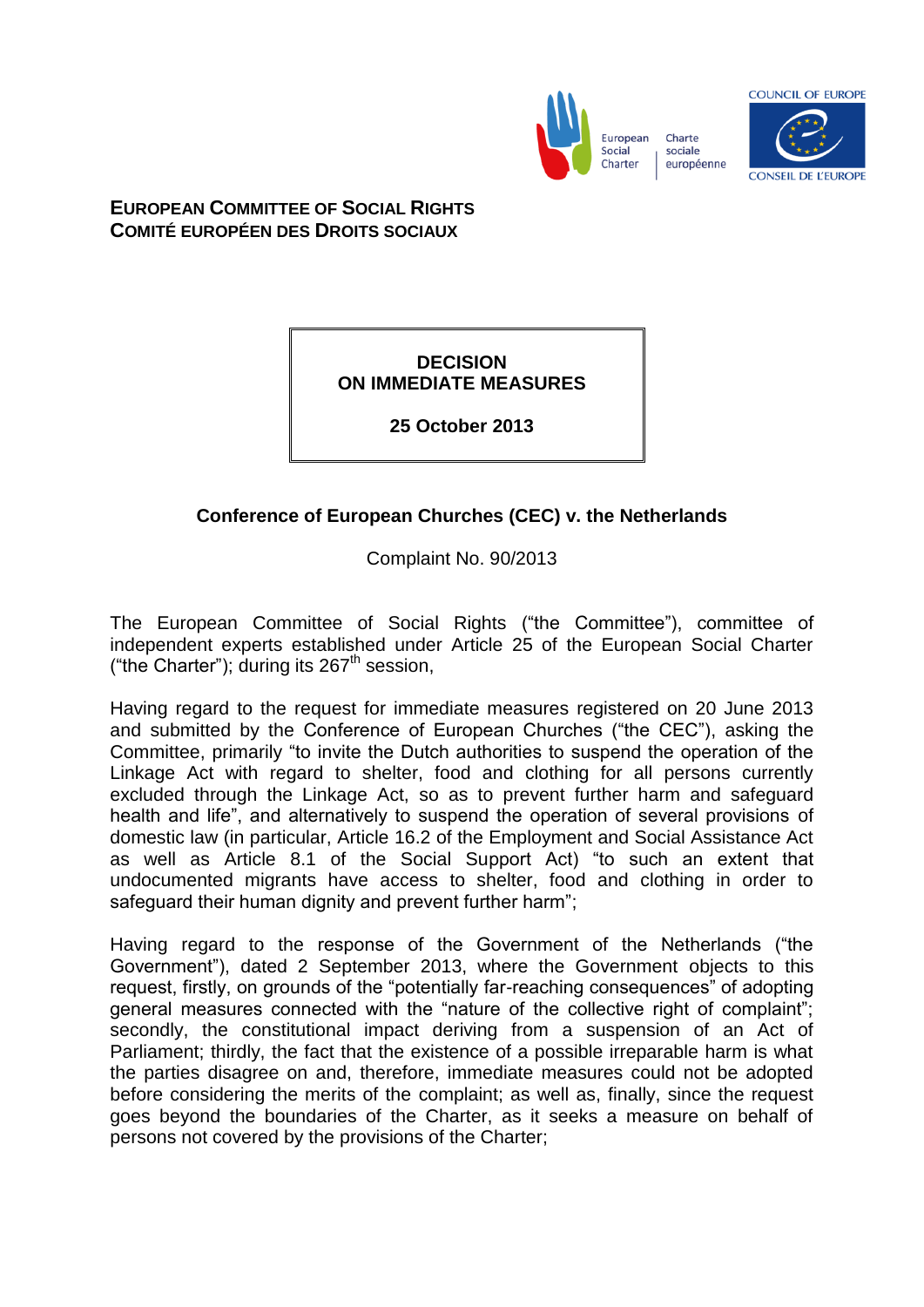Having regard to the decision on the admissibility of the complaint adopted by the Committee on 1 July 2013;

Having regard to the Charter and to the Rules of the Committee ("the Rules"), in particular to Rule 36, which reads as follows:

## **Rule 36 – Immediate measures**

1. Since the adoption of the decision on the admissibility of a collective complaint or at any subsequent time during the proceedings before or after the adoption of the decision on the merits the Committee may, at the request of a party, or on its own initiative, indicate to the parties any immediate measure the adoption of which seems necessary with a view to avoiding the risk of a serious irreparable injury and to ensuring the effective respect for the rights recognised in the European Social Charter.

2. In case of a request of immediate measures made by a complainant organisation, the request shall specify the reasons therefore, the possible consequences if it is not granted, and the measures requested. A copy of the request shall forthwith be transmitted to the respondent State. The President shall fix a date for the respondent State to make written submissions on the request of immediate measures.

3. The Committee's decision on immediate measures shall be accompanied by reasons and be signed by the President, the Rapporteur and the Executive Secretary. It shall be notified to the parties. The Committee may request information from the respondent State on the implementation of the indicated measures."

Having deliberated on 22, 24 and 25 October 2013;

Delivers the following decision, adopted on the latter date:

1. The Committee underlines the exceptional character of immediate measures, the adoption of which must appear "necessary with a view to avoiding the risk of a serious and irreparable injury and to ensuring the effective respect for the rights recognized in the European Social Charter" (Rule 36§1), insofar as "the aim and purpose of the Charter, being a human rights protection instrument, is to protect rights not merely theoretically, but also in fact" (International Commission of Jurists v. Portugal, Complaint No. 1/1999, decision on the merits of 9 September 1999, § 32).

2. In light of Rule 36, it considers that the persons concerned by the complaint evidently find themselves at risk of serious irreparable harm to their lives and their integrity when being excluded from access to shelter, food and clothing.

3. Assessing the information at its disposal, the Committee considers that the requested measure on the suspension of the Linkage Act *in toto* or of two specific provisions (of the Employment and Social Assistance Act and the Social Support Act) must be rejected. It notes that in light of the information provided on the Dutch situation in connection to the Complaint No. 86/2012, it is possible to find solutions in order to not exclude irregular migrants from access to facilities relevant to the fulfillment of their basic needs (shelter, clothing and food).

4. In this context, the Committee considers it necessary to indicate immediate measures.